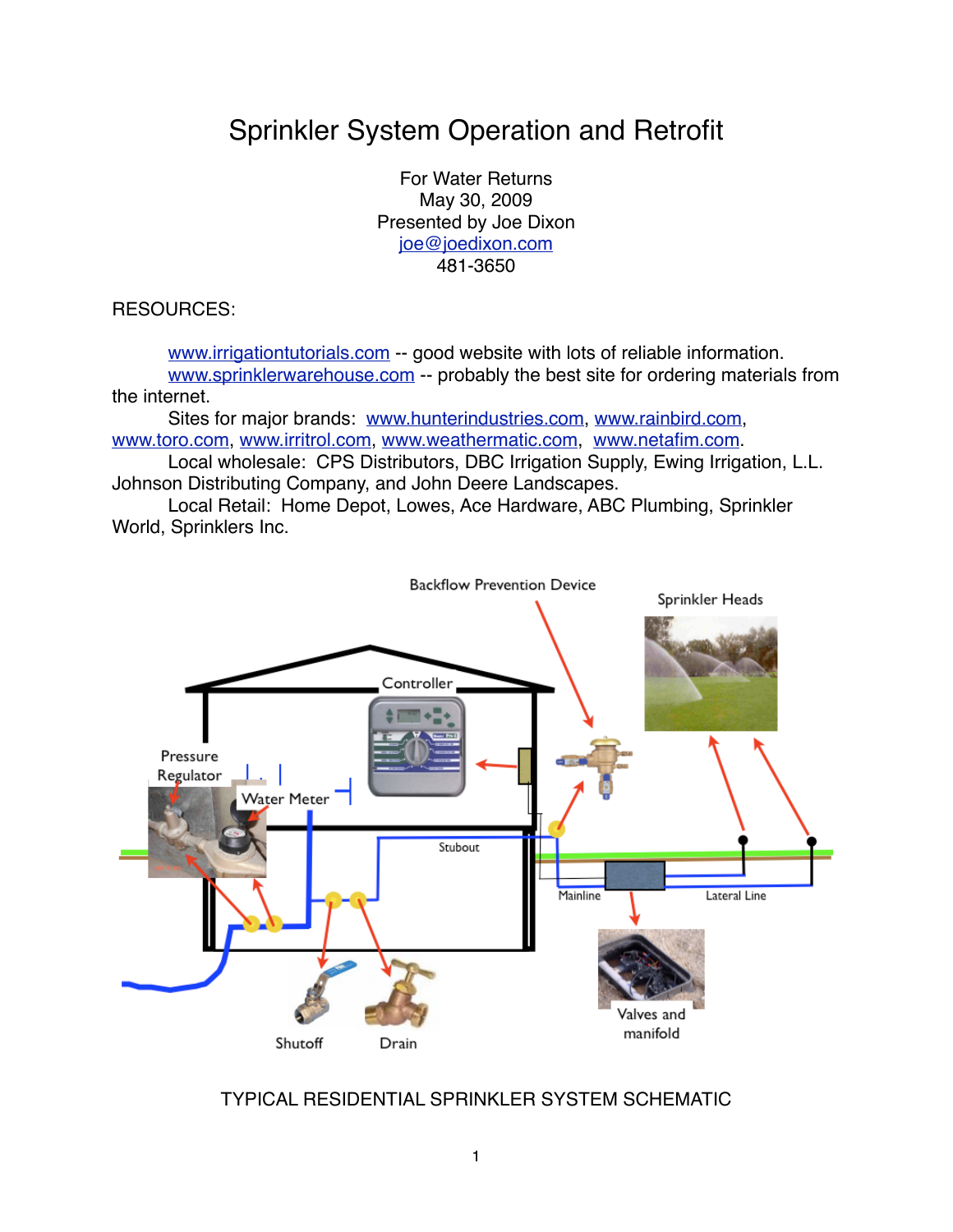# \*\*\* SPRINKLER SYSTEM OPERATION AND TUNE-UP \*\*\*

# 1. SPRINKLER SYSTEM BASICS

Purpose of Irrigation: Put the Proper Amount of Water in the Root Zone when Needed.

Pressure Regulator(s): reduce source pressure to 65 psi or so. Note: turn clockwise (!) to increase pressure.

Water Meter: useful tool for checking leaks.

Stubout: pipe taking water from basement or crawl space to outside the house.

- Normally 3/4 copper. 1" would be better. New houses may have PEX pipe.
- Shutoff valve stops water flow to the sprinkler system. Ball valve preferred.
- Drain required for winterization.

Backflow prevention device, required by code to prevent contamination.

- PVB (pressure vacuum breaker) must be 18" above high point in the yard.
- RPA (reduced pressure assembly), more expensive, used if PVB doesn't meet code.
- Drains on both sides of device recommended for winterization.
- Copper preferred to PVC for above-ground pipe because of freezing.
- Repair kits available for some brands, especially Febco.

Valves and Valve Manifold

- Main line to valves normally 1" PVC.
- Manifold distributes water to individual valves, normally within valve boxes.
- Manual drain in valve box recommended for winterization.
- Malfunctioning valves normally fixed by replacing solenoid, cleaning, or replacing valve components.

Controller (clock)

- Recommended placement in the garage.
- Connected to valves with 18 gauge sprinkler wire.
- Set clock correctly to conserve water.
- "Smart" controllers adjust automatically for ET (evapotranspiration)
- Soil moisture sensors control irrigation based on actual soil conditions

Lateral pipe: connects valves to sprinkler heads in the landscape

- In Colorado Springs area, normally 1" poly for residential. PVC sometimes used.
- Poly stretch coupling useful for repairing broken or leaking pipe. PVC expandable coupling available for PVC repair.
- Swing line (funny pipe) recommended for connecting lateral pipe to sprinkler heads.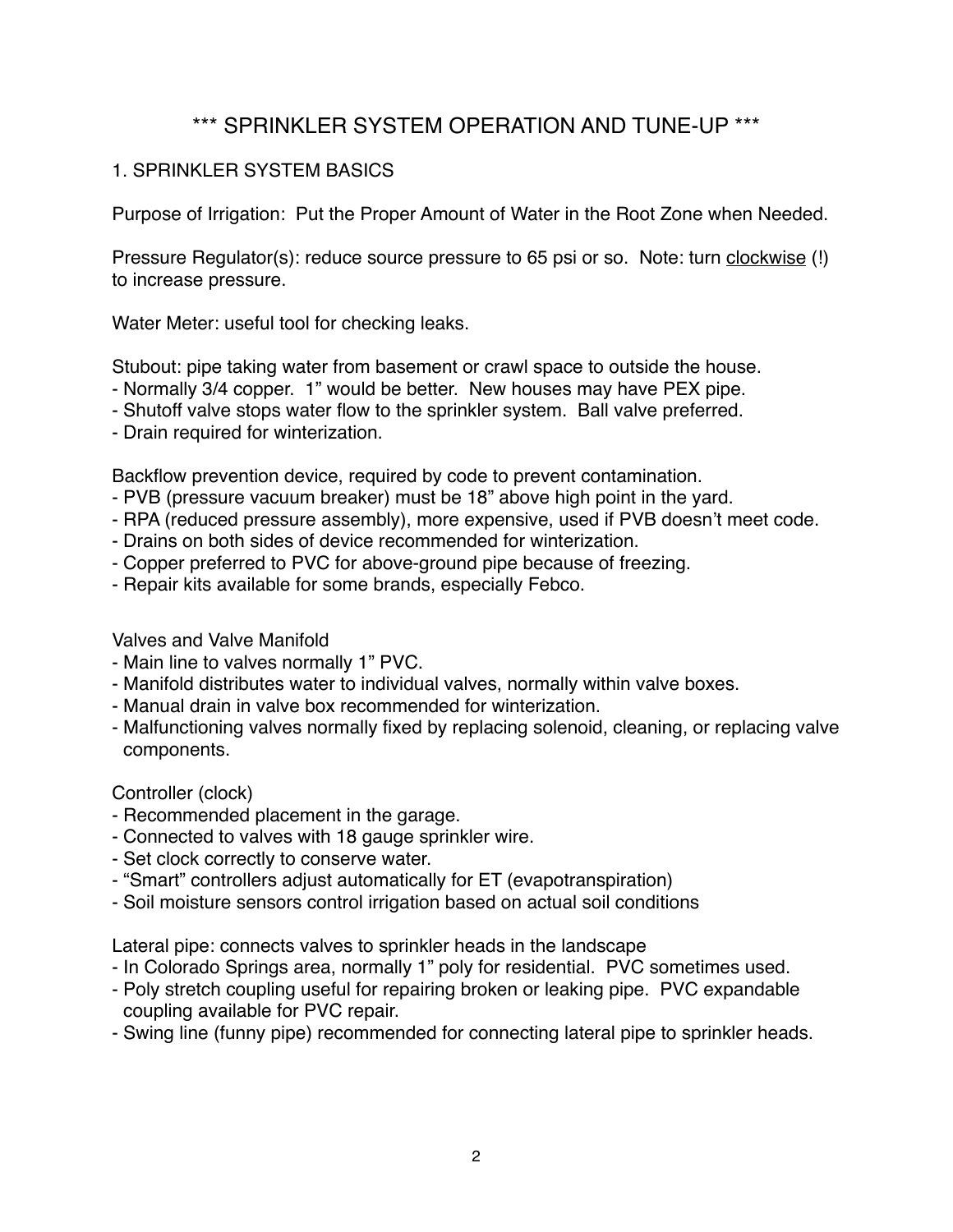Sprinkler heads

- Popup sprayheads, 5' 15' radius (17' available, not recommended)
- Gear driven and impact rotors, 15' 30' radius (larger than 30' not common for residential)
- Low precipitation/stream rotors
	- - MP Rotators, 5' 30' radius
	- - Rainbird Rotary Nozzles, 13' 24' radius

#### 2. SEASONAL MAINTENANCE AND TUNE-UP

- Set pressure properly (Rule of thumb: 65 psi static)
- Check for leaks
- Observe operation -- check each head
- Clean or replace malfunctioning heads
- Adjust heads:
	- - Straighten and lower or raise as required
	- - Set arc and radius properly
	- - Replace nozzles as required
- Set controller properly
	- - Set Time and Date
	- - Set Zone Run Times for Each Program
	- - Set Start Time(s) for **Each Program**
	- - Set Watering Days for **Each Program**
	- - Set Seasonal Adjustment if Available

| SEASONAL WATERING GUIDE FOR KENTUCKY BLUEGRASS                                                           |       |     |      |      |        |      |     |  |  |
|----------------------------------------------------------------------------------------------------------|-------|-----|------|------|--------|------|-----|--|--|
|                                                                                                          | April | Mav | June | July | August | Sept | Oct |  |  |
| Historical monthly requirement, inches*                                                                  | 3.2   | 4.7 | 5.7  | 6.3  | 5.4    | 4.1  | 2.5 |  |  |
| Seasonal adjustment on controller                                                                        | 50%   | 75% | 90%  | 100% | 85%    | 65%  | 40% |  |  |
| Runtime, minutes per zone**                                                                              |       |     |      |      |        |      |     |  |  |
| Typical pop-up sprays                                                                                    | 10    | 15  | 18   | 20   | 17     | 13   | 8   |  |  |
| Typical rotors, gear-driven                                                                              | 30    | 45  | 54   | 60   | 51     | 39   | 24  |  |  |
| MP Rotators (Hunter)                                                                                     | 40    | 60  | 72   | 80   | 68     | 52   | 32  |  |  |
| *This includes rainfall plus irrigation, numbers provided by Colorado Springs Utilitites. Actual weather |       |     |      |      |        |      |     |  |  |
| conditions will be significantly different than historical averages. Rounded to nearest 5% of July #.    |       |     |      |      |        |      |     |  |  |
| ** Assuming 3 days a week, averaging 13 cycles per month. Based on theoretical precip rates,             |       |     |      |      |        |      |     |  |  |
| accounting for NO RAINFALL. (If runoff occurs, cycles should be broken into multiple starts.)            |       |     |      |      |        |      |     |  |  |
|                                                                                                          |       |     |      |      |        |      |     |  |  |
| Note 1: REAL WORLD conditions may be dramatically different than this guide.                             |       |     |      |      |        |      |     |  |  |
| Note 2: For maximum water savings, reduce time incrementally until grass is slightly stressed.           |       |     |      |      |        |      |     |  |  |
| Note 3: Recommend installing a rain sensor to account for rainfall and reduce sprinkler run time.        |       |     |      |      |        |      |     |  |  |
| Note 4: Try scheduling only 2 automatic cycles per week. Run third cycle manually as needed.             |       |     |      |      |        |      |     |  |  |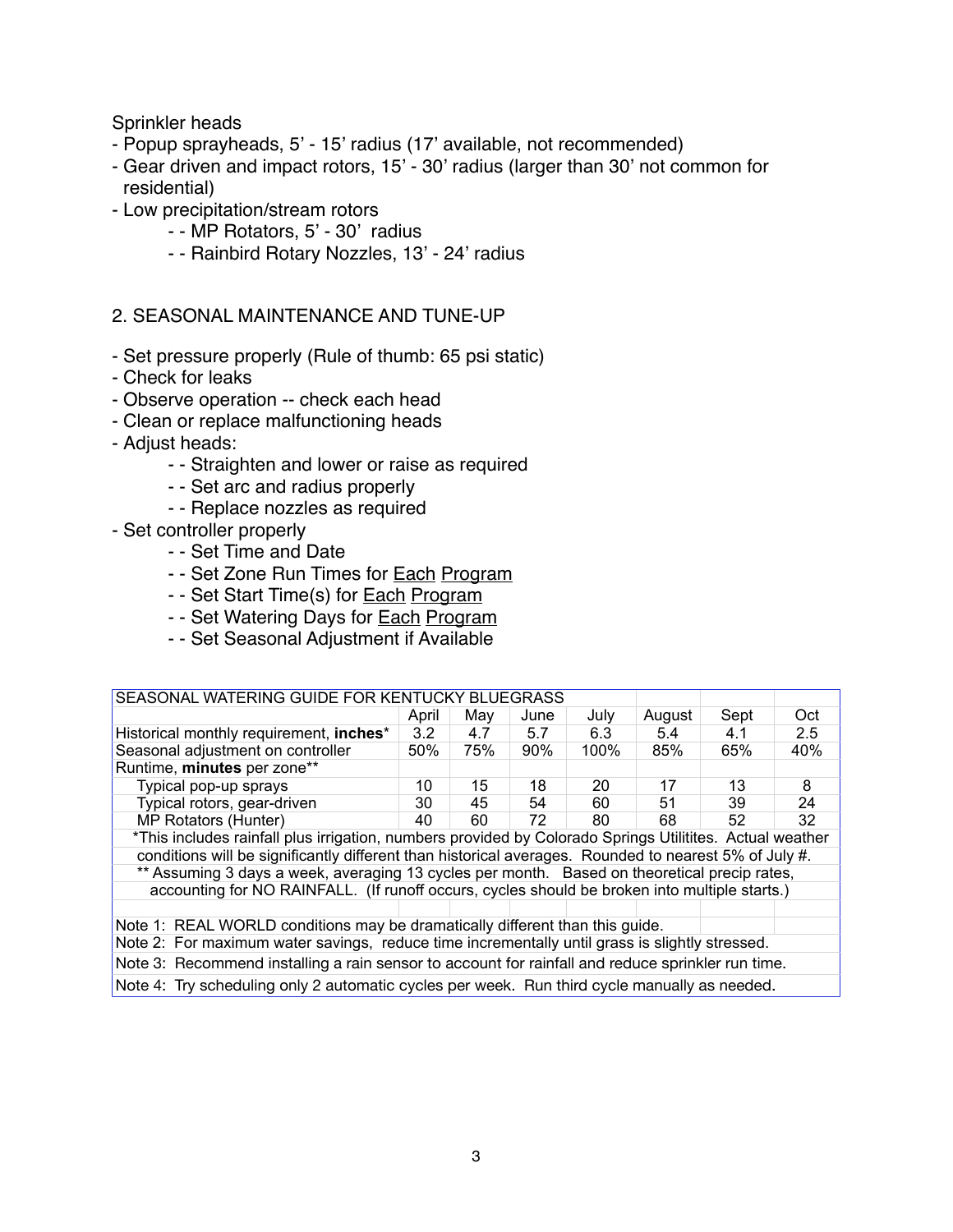# 3. TECHNICAL ENHANCEMENTS

Rain Sensor -- prevents sprinkler operation when irrigation not needed

High efficiency nozzles

- MP Rotator -- 75-80% efficiency rating
- Rainbird Rotary Nozzles -- unknown, but probably greater than 70%
- Toro Precision Series spray nozzle -- not yet determined, but better than older spray nozzles

Pressure regulating valves and heads

- Valves allow different pressures for different zones
- Rainbird PRS -- 30 psi at each head, ideal for popups
- Hunter MPR40 -- 40 psi at each head, good for MP Rotators

"Smart" controllers

- ET controllers adjust based on remote weather station
- On-site weather stations
	- - Weathermatic Smartline
	- - Hunter ET System
	- - Hunter Solar Sync

Soil moisture sensors

- Calls for irrigation only when soil needs it
- Good choice -- Baseline WaterTec

# \*\*\* RETROFIT FOR RESIDENTIAL IRRIGATION \*\*\*

### 1. IMPROVE COVERAGE AND INCREASE SYSTEM EFFICIENCY

#### Short Detour: Hydraulics

- Pressure -- rule of thumb, 65 psi static to provide 30-40 psi at heads.
- Flow -- limit to 10 gpm per zone or less.
- Velocity and pipe sizing -- use 1" for most residential systems.

Even coverage is the key to irrigation efficiency

- Head-to-head coverage
- Matched precipitation -- It's the nozzles that count!
	- - Popup sprays automatically matched
	- - Traditional rotors require correct nozzle choice
	- - Low precip/stream rotors -- automatically matched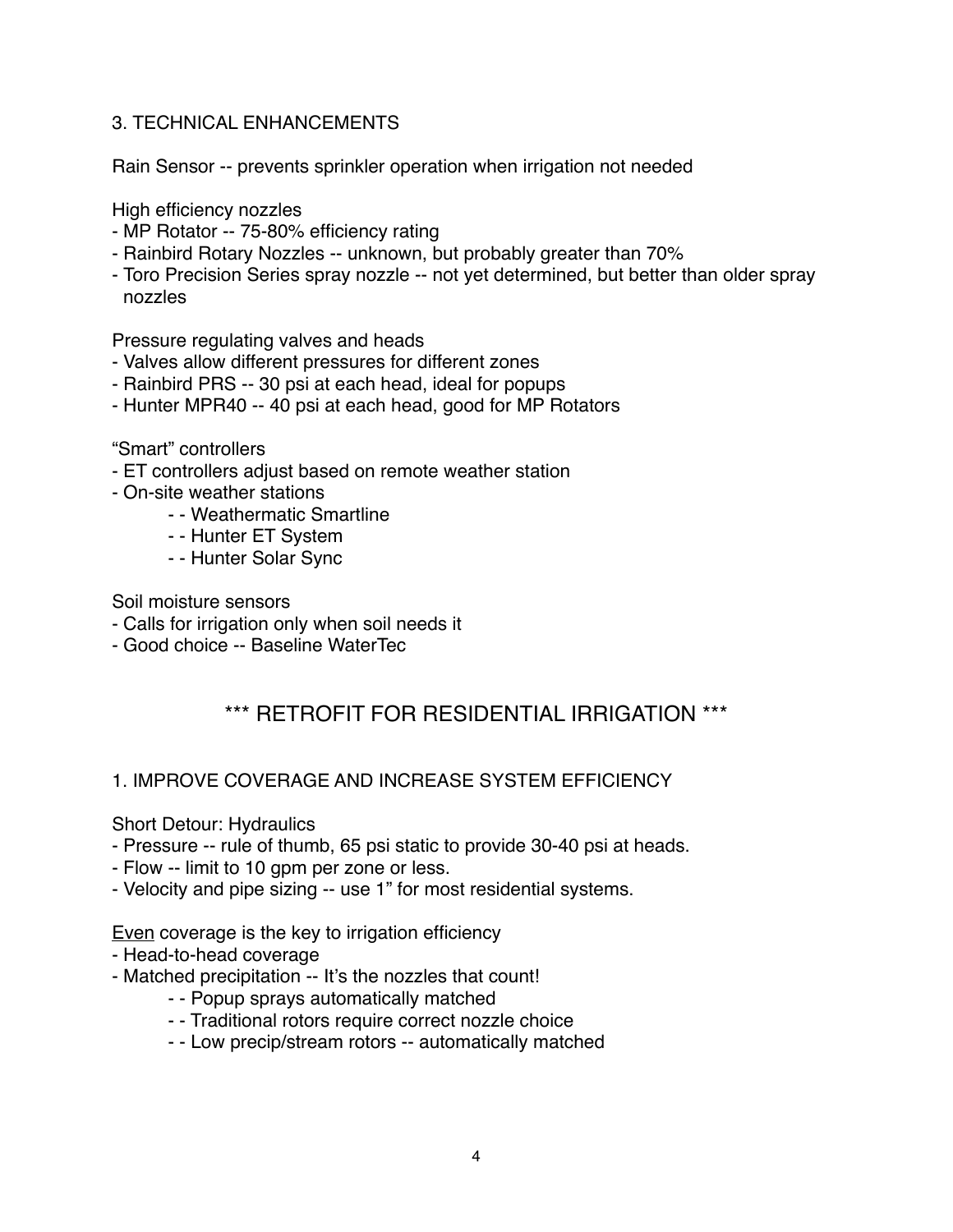Classroom Examples

- Square, 30 x 30 -- rotors preferable to popups
- Rectangle, 25 x 75 -- nozzle selection determines zones
- Rectangle, 20 x 60 -- MP Rotators solve popup shortfall
- Conclusion: It's the nozzles that count!

Irregular Shapes Present Challenges

- Variable Arc Nozzles
- End strips, center strips, corner strips, side strips
- Corner nozzles for MP Rotator
- 2. ACCOMMODATE CHANGES IN LANDSCAPE

Turf converted to planting beds

- Organic material -- at least 3 cubic yards per 1000 square feet of plant area
- Rototill thoroughly

Classroom examples: back yard, front yard

- Flag old heads
- Flag new head locations
- Option: move heads using swing line
- Option: install new lateral lines (usually best)

# 3. PROVIDE IRRIGATION TO PLANTING BEDS (Drip Irrigation)

#### **Characteristics**

- Low volume, low flow (gph gallons per hour)
- Commonly used to water shrubs, flowers, trees
- More "art" than "science"
- Thin-Walled Pipe
- Filter associated with valve or faucet
- In-line pressure regulator, normally 30 psi

#### Water Source

- Faucet Assembly
- Electric Valve
- Manual Valve
- Rainbird "Spray-to-Drip Retrofit Kit"
- Or some combination that fits your particular needs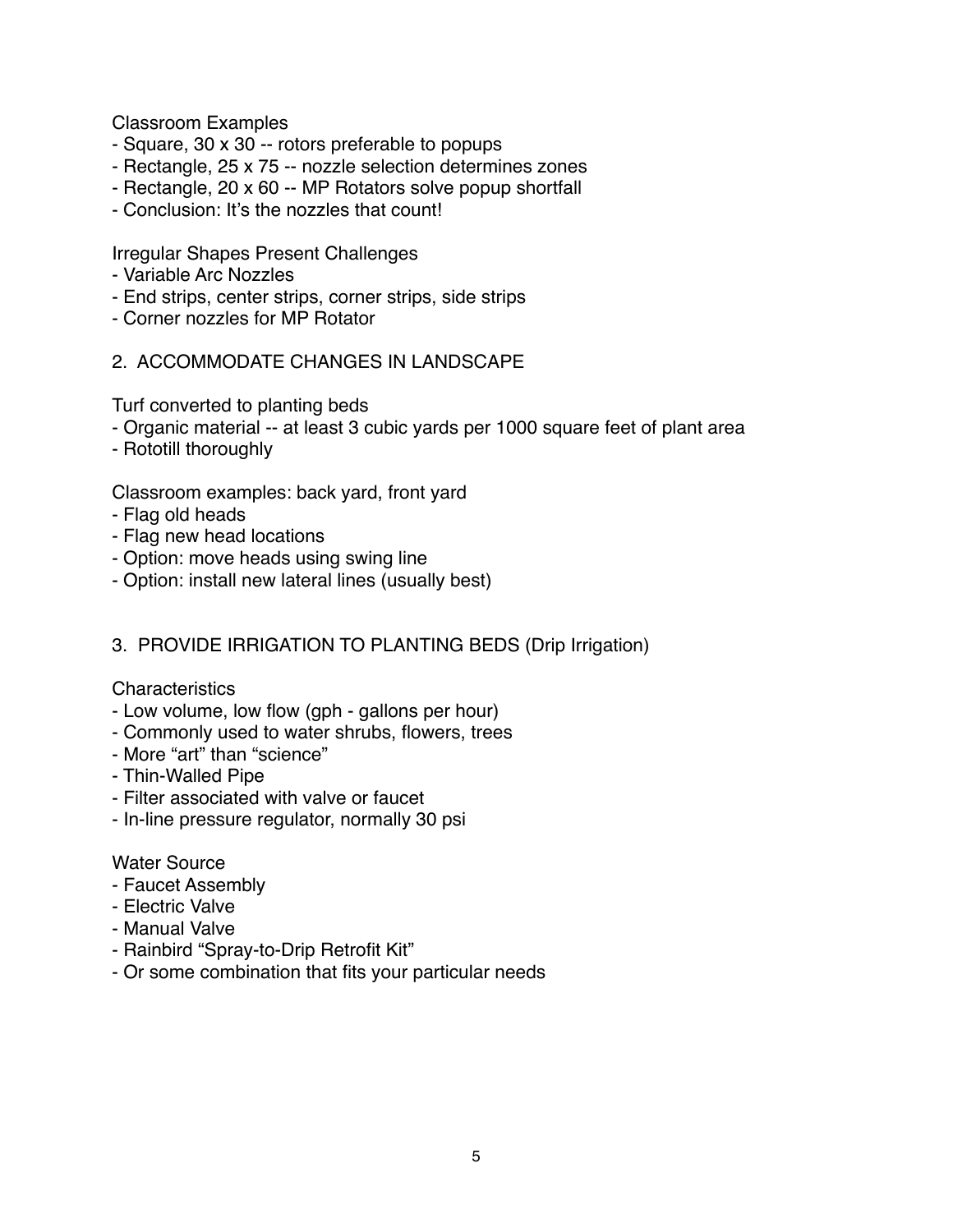Pipe and Fitting Anomalies

- Drip pipe features thin walls
- Drip pipe easily confused with swing line
- 1/2" pipe varies from brand to brand
- 1/2" fittings can be very different sizes
- Good solution: Rainbird multi-dimensional compression fittings
- 1/4" tubing can be used with emitters

Application Devices

- Drip emitters
- In-line drip tubing
- Bubblers
- Microsprays
- And even popup sprays -- although technically not "drip"
- "Tree Rings"

Rules of Thumb for Drip Pipe (See Rainbird Catalog page 189 for more details.)

| Pipe<br><b>Size</b> | $1/2$ "   | 3/4"      |
|---------------------|-----------|-----------|
| Max<br>Length       | 300 feet  | 600 feet  |
| Max<br>Flow         | $200$ gph | $400$ gph |

Rules of Thumb for Netafim (See also Rainbird Catalog page 183)

|                                                          |                      |     |     |     | of a Single Lateral (feet) |     |     |     |     |     |
|----------------------------------------------------------|----------------------|-----|-----|-----|----------------------------|-----|-----|-----|-----|-----|
| <b>Dripper Spacing</b><br><b>Dripper Flow Rate (GPH)</b> |                      | 12" |     |     | 18"                        |     |     | 24" |     |     |
|                                                          |                      | 0.4 | 0.6 | 0.9 | 0.4                        | 0.6 | 0.9 | 0.6 | 0.9 |     |
|                                                          |                      | 15  | 292 | 233 | 175                        | 410 | 322 | 247 | 405 | 308 |
|                                                          |                      | 25  | 397 | 312 | 238                        | 558 | 438 | 335 | 553 | 423 |
|                                                          | Inlet Pressure (psi) | 35  | 486 | 365 | 279                        | 656 | 514 | 394 | 649 | 497 |
|                                                          |                      | 45  | 520 | 407 | 311                        | 732 | 574 | 439 | 725 | 555 |